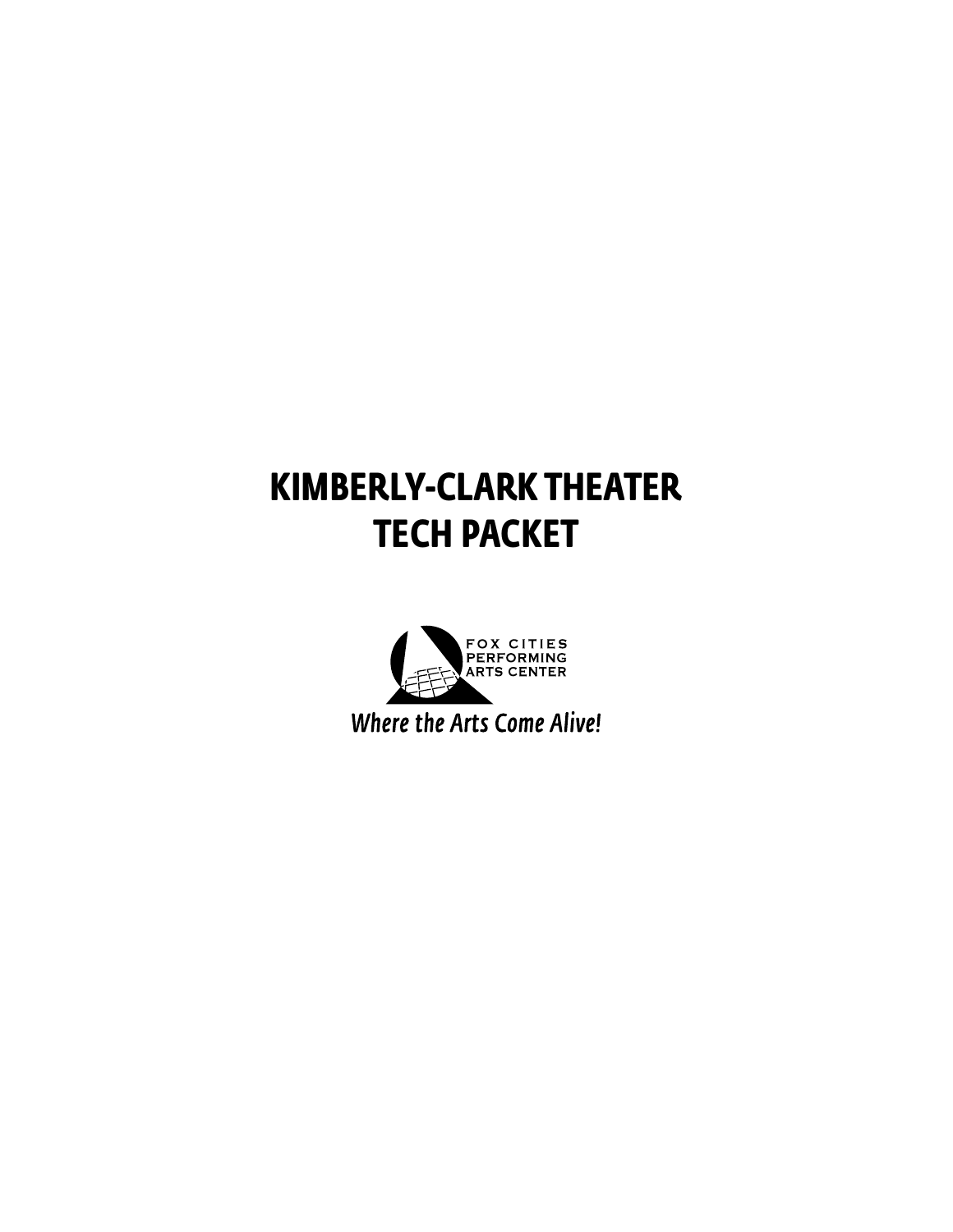# **TABLE OF CONTENTS**

| <b>Theater Floor Plan</b> |
|---------------------------|
|                           |
|                           |
|                           |
|                           |
|                           |

**Address:** 400 W. College Ave. Appleton, WI 54911

**Location:** Corner of College Avenue and Walnut Street

**Phone:** (920) 730-3782

**Fax:** (920) 730-3784

**Email:** info@foxcitiespac.com

### **Website:**

foxcitiespac.com

## **CONTACT INFORMATION - Fox Cities Performing Arts Center**

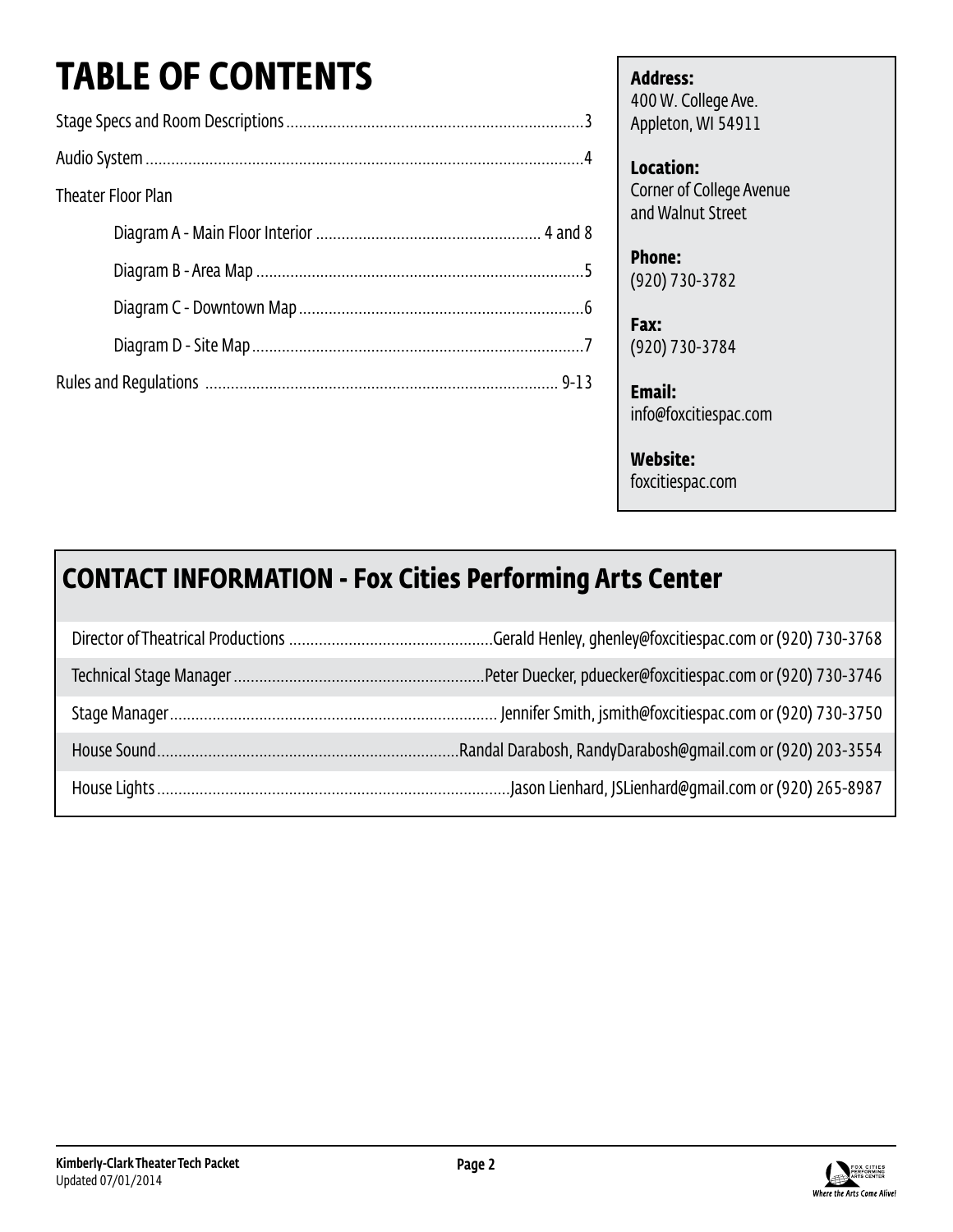## **STAGE SPECS AND ROOM DESCRIPTION**

The Kimberly-Clark Theater is an open "black box" theater space that can be used for a variety of performances and community functions. Retractable telescopic seating risers and a prtable stage platform can easily convert this multifuntion room into a prescenium style teather space for production companies and lectures. The seating risers can readily be stored, so the room becomes a simple rectangular space that can be used for classes, meetings, banquets and trade shows. A balcony/seating ledge wraps around the entire room at the second level with three rows of permanent seats at the near end. There are no permanent theatrical drapes in the theater.

#### **THEATER DIMENSIONS**

| Floor is a sprung mahogany deck with clear stain. |  |
|---------------------------------------------------|--|

### **THEATER LABOR**

I.A.T.S.E. Local Union #470, Oshkosh, Wisconsin

### **SEATING**

- Retractable seating risers are located at the "near end" of the main floor (where the main entrance is)
- The risers retract into the wall beneath the control room.
- At the extended position, the risers accommodate 13 rows of seating (234 seats)
- Three rows of permanent theater seats are located on the balcony level (52 seats)
- Two rows of seats may be placed on the main floor, in front of the extended risers (35 seats)

### **POWER**

- There are no power hook-ups
- 12 20 amp AC outlets are located around the main floor (with 6 located on an isolated sound transformer)

### **PORTABLE STAGE PLATFORMS**

- 4 Versalite 4'x4' platform risers
- 16 Versalite 4'x8' platform risers
- • Variable heigh settings: 8", 16", 24", 32"

### **ACOUSTICAL DRAPES**

- Retractable drapes are hung along all walls on all levels.
- Drapes can be drawn to quiet the room or hidden in wall pockets for lively concert acoustics.

#### **BACKSTAGE/DRESSING ROOMS**

See Orchestra level building plan on page 8.

- Dressing rooms are located on the main floor.
- Dressing rooms are equipped with lighted mirrors, sinks, toilets and showers.
- Dressing rooms have show monitors.
- Two dressing rooms (ten people each) are off stage right of the Kimberly-Clark Theater

#### **CONTROL ROOM LIGHTING AND SOUND MIXER**

The control room is located at the back of the theater, on the balcony level. It has sliding glass windows, and it is ADA accessible.

### **LIGHTING SYSTEM**

- ETC Sensor Dimmer System with 192 production dimmers
- ETC Expression 2x control console
- Two ETC Unison control stations operate the house lights
- Lighting catwalks are located above the main floor (around the perimeter with three bridges across width) - Lighting Inventory: ETC Source Foor Zoom Lekos (40) . . . . . . . . . . . . all degree lens
	- Throw from control booth . . 76'

### **AUDIO SYSTEM**

See page 4.

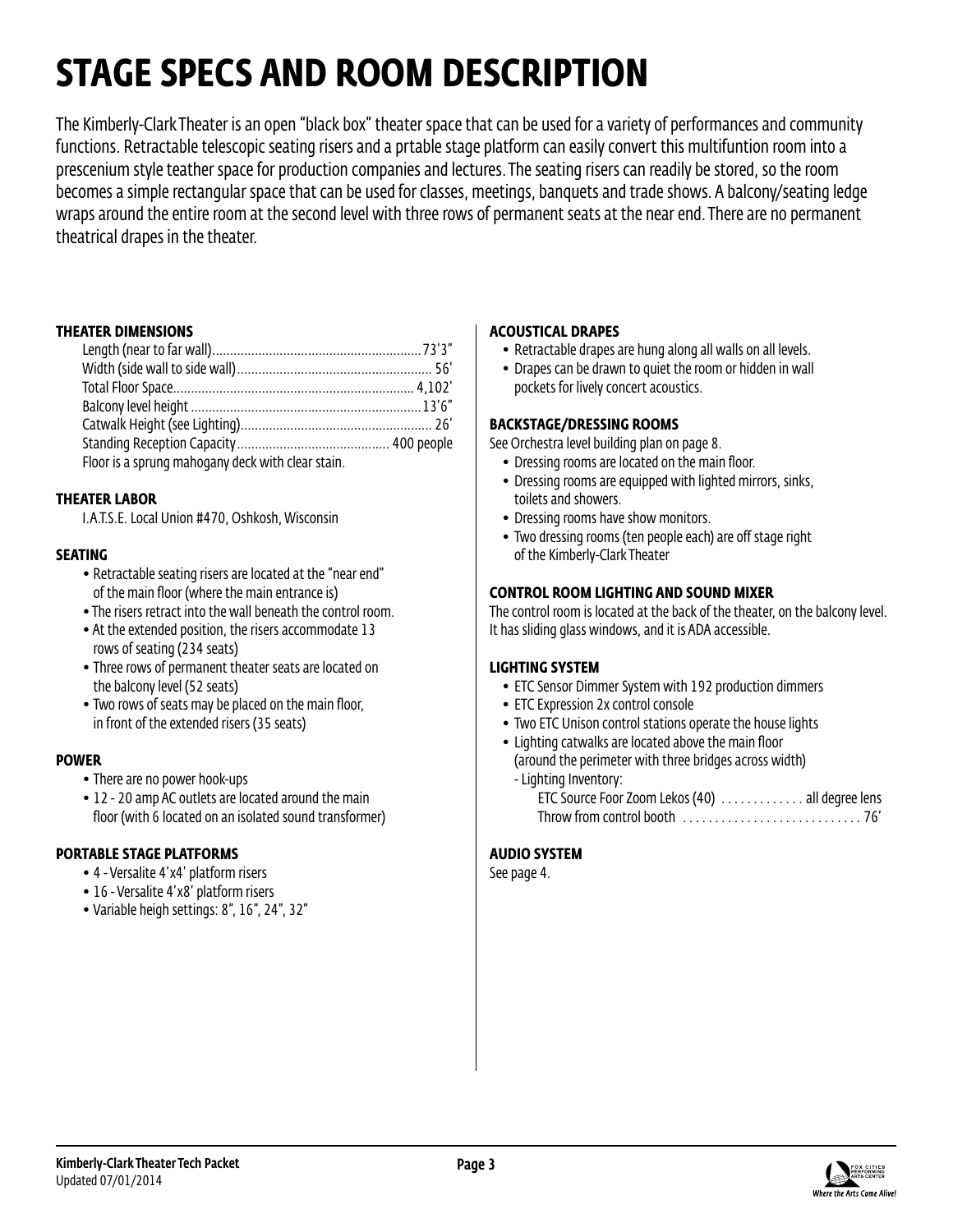### **HOUSE AUDIO SYSTEM**

|                            | 32 mono inputs/ 2 stereo inputs |
|----------------------------|---------------------------------|
|                            |                                 |
|                            |                                 |
|                            | Balcony Fills - JBL Control 28  |
|                            |                                 |
|                            |                                 |
| 1- Shure U4D Dual Receiver |                                 |

2- Shure U1 Body Pack Transmitter w/ Sennheiser MKE2/TA4F

2- Shure U2/Beta 58 Handheld Transmitter



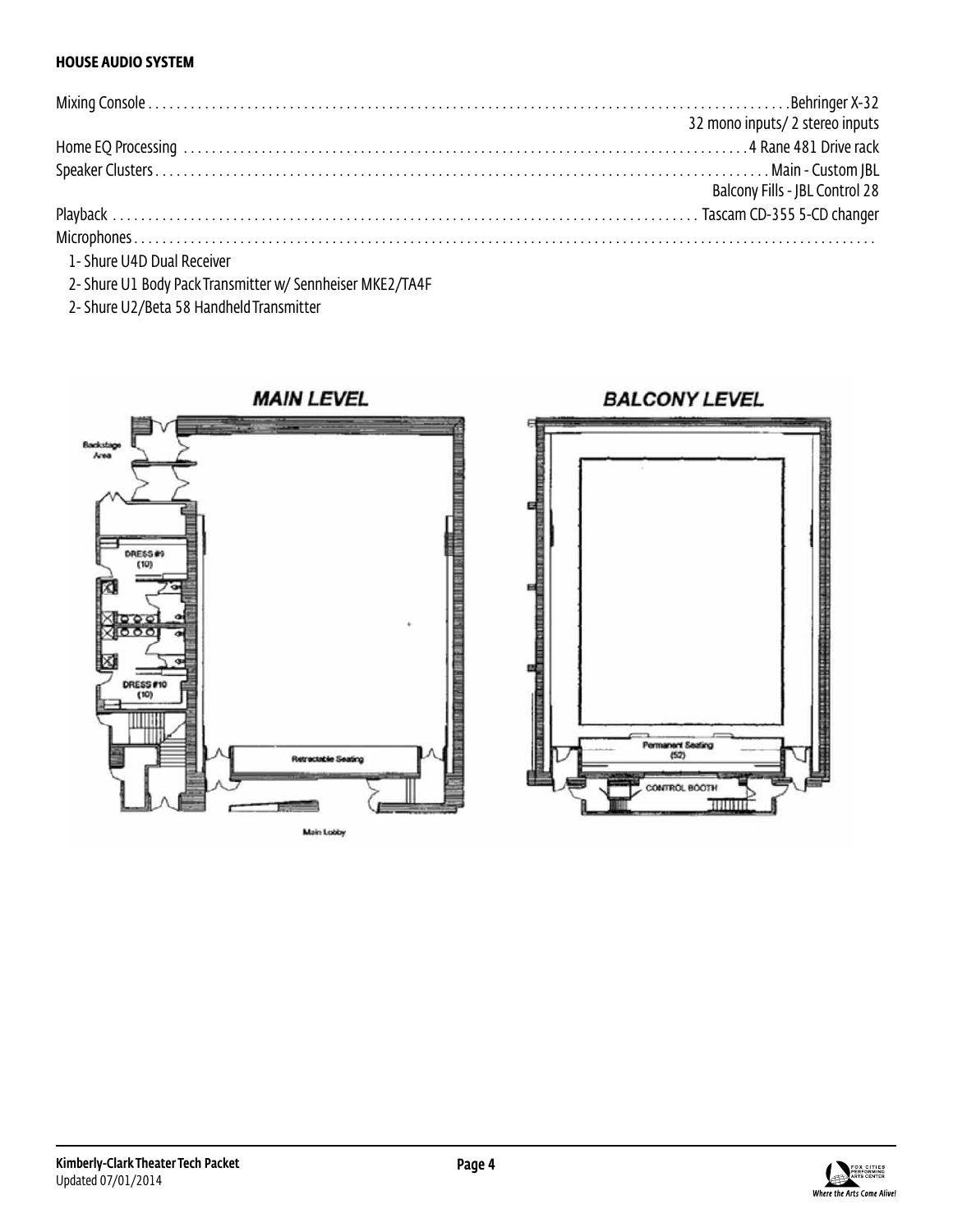## **AREA MAP**



Diagram A

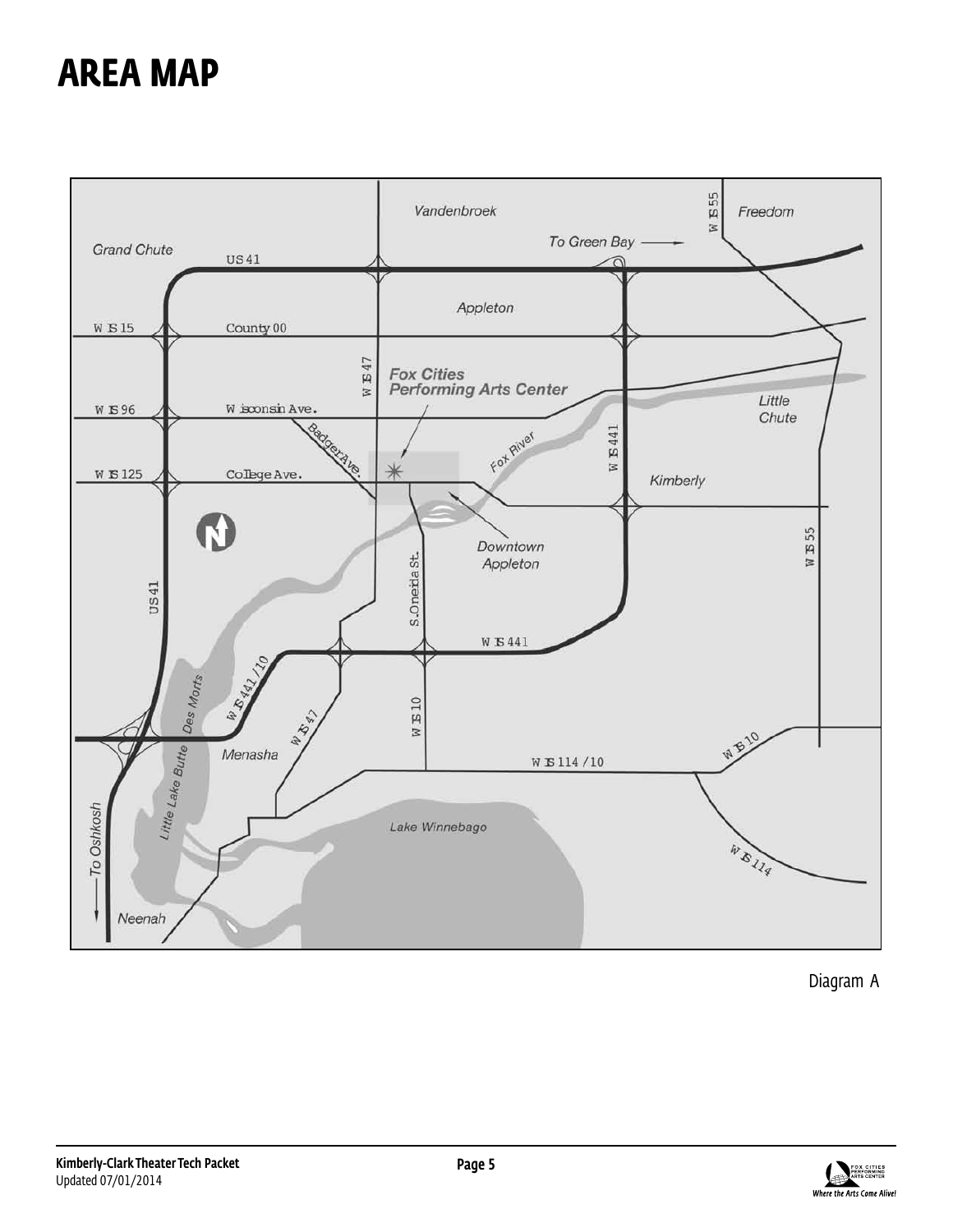## **DOWNTOWN APPLETON MAP**



Diagram B

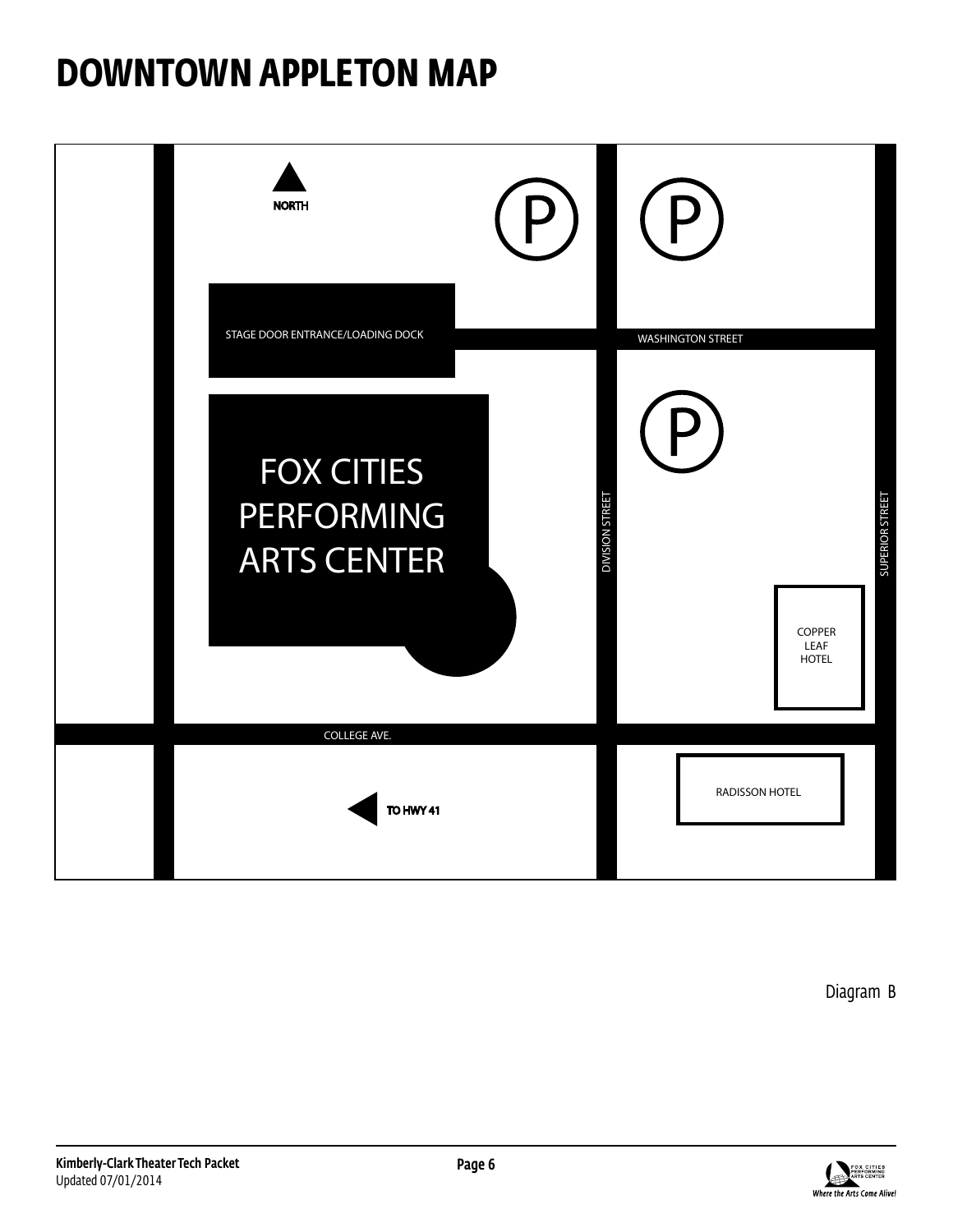## **SITE MAP**



Diagram C

### **SITE MAP KEY**

- 1. Dock
- 2. Dock
- 3. Ramp
- 4. Temporary Parking
- 5. Reserved Staff Parking
- 6. Shore Power
- 7. Bus Parking
- 8. Stage Door
- 9. Administrative Entrance
- 10. Main Entrance and Ticket Office
- 11. Valet Entrance
- 12. Washington Street Ramp
- 13. Kimberly-Clark Theater Loading
- 14. North Lot

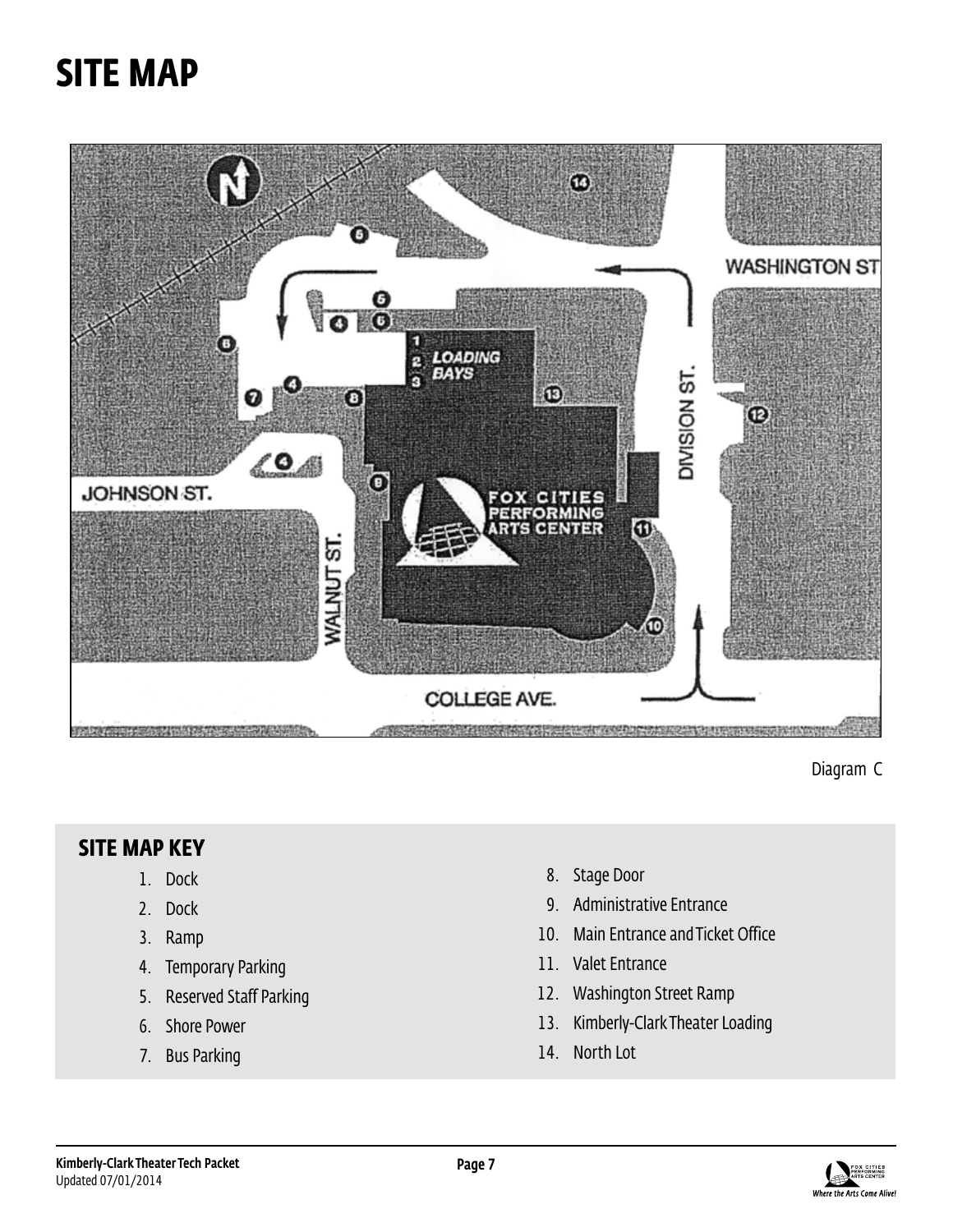## **MAIN FLOOR INTERIOR**



### **SITE MAP KEY**

- 1. Front Entrance
- 2. Main Lobby
- 3. Bar
- 4. Ticket Office Ticket Service Area
- 5. Ticket
- 6. Information Desk
- 7. East Coat Room
- 8. Public Rest Room
- 9. Men's East Public Rest Room
- 10. Women's East Public Rest Room
- 11. Catering Kitchen
- 12. Passenger Elevators
- 13. House Manger's Office
- 14. Bar
- 15. Men's West Public Rest Room
- 16. Women's West Public Rest Room
- 17. Audience Chamber Orchestra Level
- 18. Stage
- 19. Stars' Dressing Room
- 20. Green Room
- 21. Exit Stair Down from Administration
- 22. Stage Door
- 23. Security Desk
- 24. Stage Manager's Office
- 25. Service/Asseccibility Elevator
- 26. Loading Dock Area
- 27. Trash Room
- 28. Crew Rest Room
- 29. Stagehand Crew Room
- 30. General Manager's Office
- 31. Event Coordinator's Office
- 32. Visiting Production/Company Offices
- 33. 4 Person Dressing Room
- 34. Vending Machine
- 35. Laundry Room
- 36. Chorus w/ Rest Room and Showers
- 37. Catering, Hair, Props or Storage
- 38. Storage (unavailable)
- 39. Studio Theater Dressing Room
- 40. Studio Theater Main Level
- 41. Division Street/Valet Entrance
- 42. Load In Doors 12'7" wide x 11'10" high

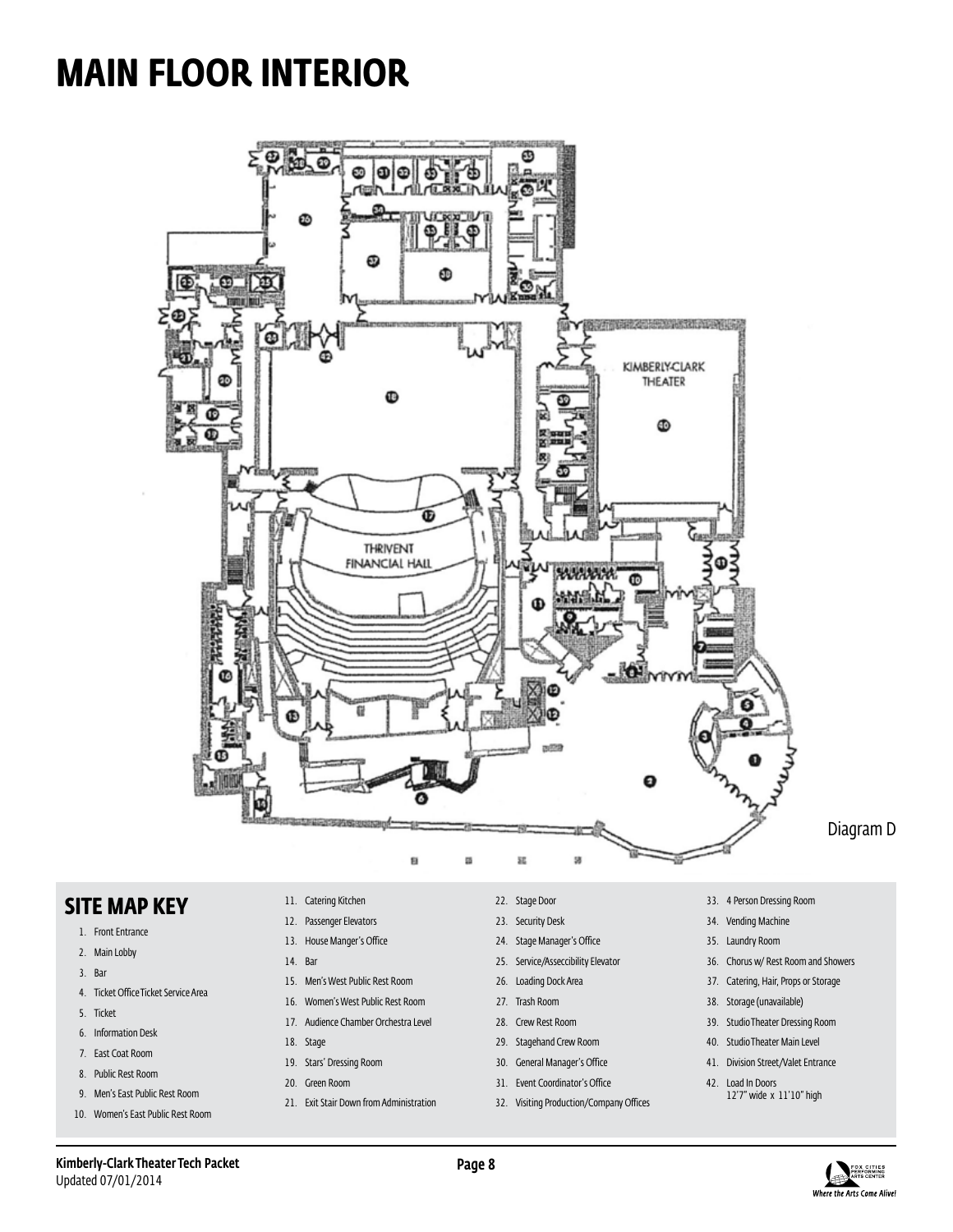## **RULES AND REGULATIONS**

## **GENERAL RULES**

**HOLDING DATES:** Once a date has been cleared and a first hold status is granted, the Center will hold the date for a maximum of thirty (30) days without a Use Agreement. After that time, the date will automatically be released with or without notification from the Center.

**CANCELLATION BY USER:** Should User cancel the event covered under this agreement, no deposit refund shall be made and the full User fee as called for by this agreement shall be payable by User to the Center as liquidated damages, not as penalty, and User agrees to also pay any reimbursable expenses incurred by the Center in connection with the event covered by this agreement.

**INDEPENDENT CONTRACTOR:** The User signs this agreement as an independent contractor and not an employee of the Center. This agreement shall not be interpreted as creating a partnership or any other kind of joint undertaking or venture between the User and Center.

**VACATE PREMISES:** User shall vacate the premises no later than the date and time listed on the contract. The Center reserves the right to dispose of any equipment left beyond the contract date and time and to bill User for any costs associated with such disposal.

**DAMAGE TO PREMISES:** User shall be responsible for any and all damages to the Center premises caused by acts of User or User's agents, employees, patrons, guests and artists whether accidental or otherwise. User further agrees to leave the Center premises in the same condition as existed on the date User took possession, ordinary wear and use excepted. Any additional charges incurred because of an unusual amount of post-event cleanup will be borne by the User and shall be a part of the final settlement by User.

**THEFT OR LOSS:** The Center shall not be responsible for losses by User, its agents or employees or ticket holders due to theft or disappearance of equipment or other personal property. For questions regarding lost and found, contact the administrative offices at (920) 730-3782.

**PUBLIC SAFETY:** The User shall neither block nor obstruct the sidewalks on premises and entrances to halls, stairs, lobbies and audience chambers. User further agrees not to bring onto the premises any material, substances, equipment or object which is likely to endanger the life of, or cause bodily injury to, any person or which is likely to constitute a hazard to property thereon without the prior approval of the Center. The Center shall have the right to refuse to allow any such material, substances, equipment or object to be brought onto the premises and the further right to require its immediate removal if found. User will at all times conduct its activities with utmost regard for public safety, and will observe and abide by all applicable regulations and safety-related requests by the Center or duly authorized governmental agencies. Trucks at the loading docks will not be allowed to idle engines. Diesel fumes from idling engines are introduced into the building creating both health risks and breathing discomfort to Center employees and guests.

Shore power is available for units requiring long-term parking

There are electrical outlets available next to and between the loading-dock doors for the short term loading and unloading of trucks.

**TICKETING:** All tickets for events at the Center must be sold through the Center's ticket office. Non-reserved seat tickets may not be used for events in Thrivent Financial Hall. The Center does not allow for the sale of tickets through consignment.



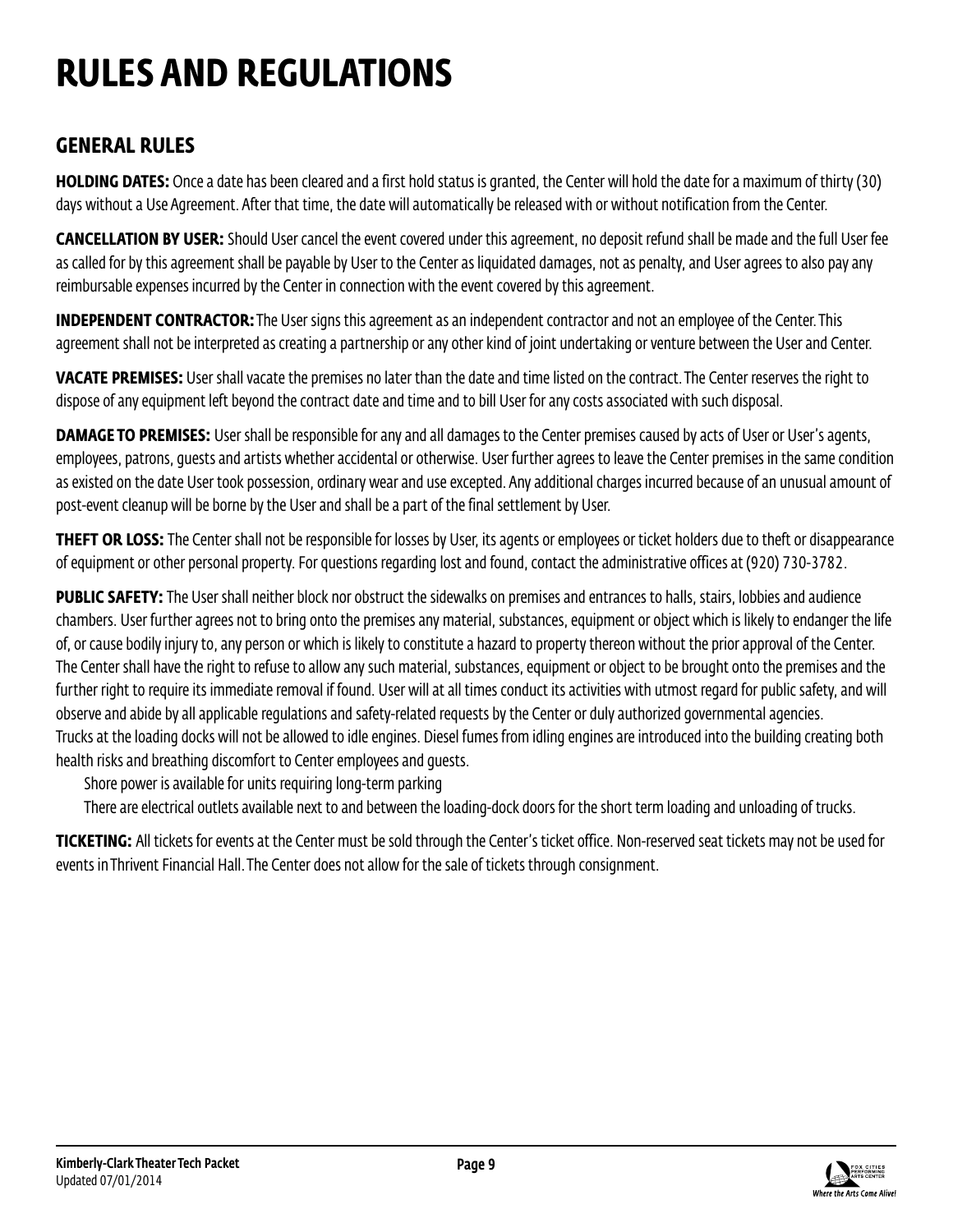### **OPERATIONS**

**REHEARSALS:** During rehearsal periods, Users shall prohibit their personnel from entering areas of the Center other than the specific contracted space and related support areas (i.e. dressing rooms, restrooms). In Thrivent Financial Hall, User may occupy the orchestra seating provided the rules concerning no refreshments are adhered to strictly.

**OPEN REHEARSALS:** During any scheduled rehearsal, the User may not permit guests or observers not directly affiliated with the performance to enter the Center. The presence of more than twenty five (25) persons not directly connected with the performance will cause the rehearsal to be considered a performance with the attendant change in rental rates, stagehand rates and the hiring of additional staffing.

**PARKING:** For events in Thrivent Financial Hall, backstage parking is limited to five (5) spaces in the loading dock area. Permits are required and can be obtained from your event coordinator. All other numbered spaces are reserved for employees and parking in any of these spots will result in the vehicle being towed away at the owner's expense. Additional parking, or parking for events that are not in Thrivent Financial Hall, is available in a city parking ramp located on Division Street.

**STAGE AND ROOM CONFIGURATION:** At the conclusion of the User's activities in the Center, the areas of use will be returned to a normal or neutral configuration at the expense of the User.

**DELIVERIES:** Delivery of materials belonging to the User prior to event will not be accepted by the Center staff without previous arrangements and possible additional charges to User. The Center makes no guarantee that storage will be available to receive materials arriving early.

**SOUND LEVELS:** In compliance with OSHA, sustained sound levels in excess of 95 Db for a 2-hour period will not be permitted in the Center as measured by Center staff using a professional sound meter on setting "C".

**HOUSE OPENING:** Patrons may not be admitted to the lobbies until 60 minutes before advertised curtain time.

### **EQUIPMENT**

**USE OF EQUIPMENT:** All Center equipment must be operated exclusively by Center personnel at prevailing rates.

**EQUIPMENT/SERVICES:** User shall pay for equipment or services requested or required based on current rate sheet. Additional charges may apply for services or equipment that are unavailable or not in inventory. Use fee includes heat/air conditioning as appropriate for the season, non-theatrical lighting, electricity and janitorial services.

**FLAMEPROOFING:** All scenic materials used on the stage of the Center must conform to the Uniform Fire Code regarding flame-proofing.

**STAGE FLOOR:** The use of nails, screws or other penetrating fastening devices in the stage floor is prohibited. The use of rosin or other floor treatments directly on the stage floor is prohibited.

**SIGNS and POSTERS:** Signs or posters may not be displayed in any manner either inside or outside the facility, except where proper tack boards or easels are provided by the Center. The use of tape, tacks, nails or staples on any wall, window or door surface is prohibited.

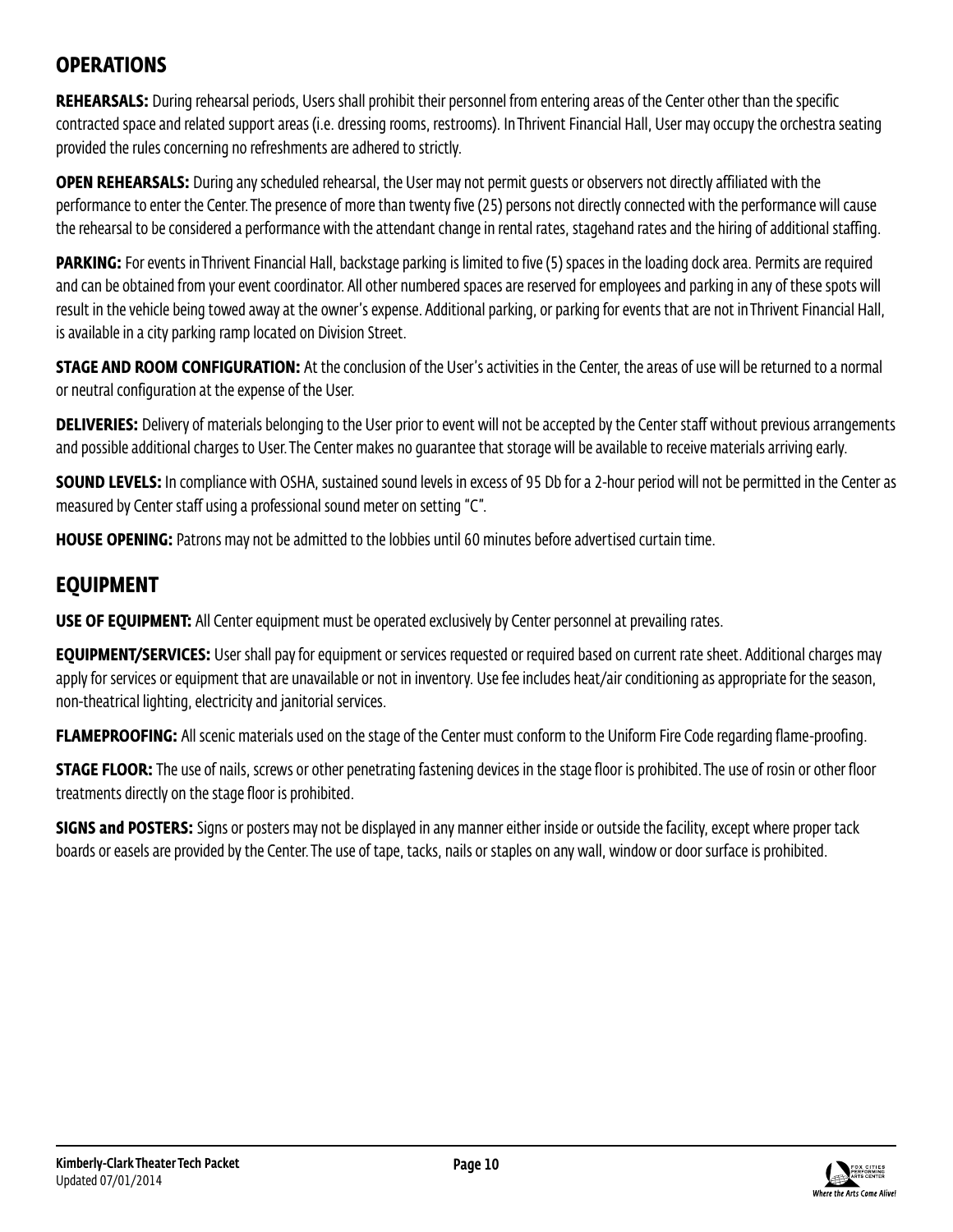### **FOOD AND BEVERAGE**

**CONCESSIONS:** The Center reserves unto itself or its assigned agents the exclusive right to sell or dispense food and beverages. No free samples of food, beverage or any product may be given away or otherwise distributed without the prior written approval of the Center. The Center requires all social and private catered events to use the services of approved caterers. A list of approved caterers is available on request.

**ALCOHOL:** As an authorized Class B license holder, the Center is responsible for the serving of alcoholic beverages in all areas of the Center. The Center shall supply all product and labor necessary to provide alcoholic beverage service to guests and artists. Current beverage prices are available upon request. Per City of Appleton regulations, any unconsumed alcoholic beverages can not be taken from our facility.

**AREAS OF USE:** Food and beverages are permitted in the lobbies, dressing rooms, rehearsal rooms, reception room, and in the performer and crew lounges. Food and beverages are not permitted in Thrivent Financial Hall or onstage. The only exceptions to this rule are bottled water purchased from the Center or when such food and beverages are an integral part of the presentation. Per City of Appleton regulations, unconsumed food must be removed and disposed of by the caterer. Clients may not 'carry out' any food or beverage for their later consumption.

## **STAFFING**

USHERS: Ushers, greeters and ticket takers are available by request or as required by the Center. Visit our web site at foxcitiespac.com to see the current rate sheet.

**BARTENDERS:** Center bartenders are required for the serving of alcoholic beverages on Center property. For all private events, User will pay for bartenders. Please visit our web site at foxcitiespac.com to see the current rate sheet.

**UNION STAGEHANDS:** The Center contracts with the I.A.T.S.E. Local #470 for stagehands. Stagehands are required to use any technical or staging equipment in the Center including, but not limited to, sound, lighting and rigging equipment. The Center retains the right to determine the appropriate number of stagehands for User's event.

All performances involve a minimum of three separate labor calls, the load in, the performance and the load out. Upon the receipt of an accurate event timeline and description, the Center will provide an estimated labor bill. User will be billed actual usage, including any overtime or meal penalties.

**SECURITY:** House security is available as requested by the User or required by the Center. The Center will also arrange for additional security upon request. All security arrangements will be made by the Center and any additional security charges will become part of the User's final settlement. Firearms, knives and other weapons of any kind may not be carried, displayed or used by any person, other than security personnel authorized by the Center.

**TIMEFRAME:** All staffing levels for bartenders, stagehands and security must be determined two (2) weeks prior to the event. No additions, deletions or changes may be made to staffing levels after this point without penalty.

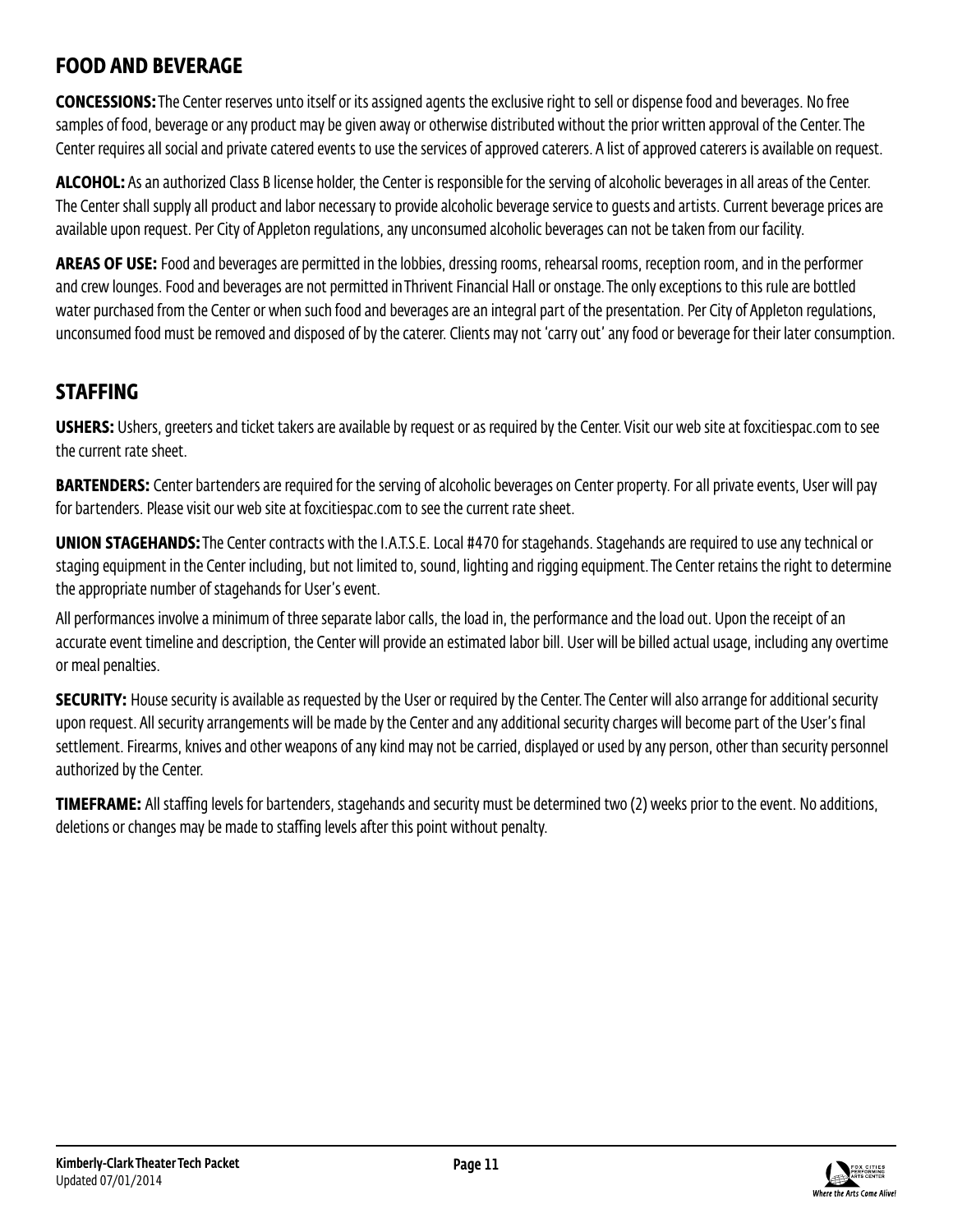### **MARKETING**

**ON PREMISE ADVERTISING:** All advertising space at the Center is the exclusive property of the Center. No signs, banners or other advertising media may be displayed at the Center without the prior written approval of the Center. Banners hanging in the Center are permanent installations and will not be removed or relocated.

**OBJECTIONABLE MATERIAL:** If the event contains any materials or content that may be viewed by any segment of the community as being morally objectionable, or appropriate for adult viewing only, the Center reserves the right to require the User to include in all advertising a phrase, acceptable to the Center, that alerts the potential ticket buyer to the maturity of the theme or actions.

**CORRECT ADVERTISING COPY:** The User agrees that all advertising of any type – newspaper, radio, television, posters, heralds, flyers, brochures, etc.  $-$  will contain the following information:

- 1. The true and correct name of the presenting agency of organization: i.e. Country Music Stars, Inc. presents….." abbreviations are not acceptable
- 2. The correct institutional name of the theater and the specific name of the Center in which the event will take place: i.e., "Fox Cities Performing Arts Center, Kimberly Clark Theater"
- 3. Information and tickets: Ticket Office, (920) 730-3760

**PERFORMANCE INFORMATION:** User will provide a description of the performance(s) to enable the Center staff to better inform the public about User's event. This description should include the total running time, plot synopsis, specific musical works, some biographical information on artist(s), number and length of intermission, special sight line or acoustical variation, etc. or whatever, in User's judgment, a patron may typically wish to know about an event.

**FOX CITIES PERFORMING ARTS CENTER LOGO:** User is required to use ad mats indicating the proper identification of the Center name and logo when they appear in any advertising, posters, heralds or any other promotional materials, the logo must always accompany the name of the theater in the Center. Please contact our marketing department at 920-730-3781 for further information.

**MEDIA:** The Center requires 24-hour written notice of any media coverage planned for User's event.

**MARQUEE:** Only ticketed, public events are promoted on the marquee in front of the building. Certain limitations apply and the Center is solely responsible for the amount of space, wording and date of advertising on the marquee. All Users must complete and sign the required contracts prior to the start of any promotion for the event.

**SPONSORS:** The Center allows User to obtain sponsorship for their event, provided it does not conflict with the Center's current sponsors or contracts. All sponsor proceeds obtained by User are retained by the User. User sponsors may be recognized in marketing materials created by User but will not be included in any Center marketing materials. All promotional materials referencing the Center must be approved before distribution to the public. Should a conflict in recognition arise, recognition of the Center's sponsors shall take priority over User's sponsors.

The Center offers pre-determined locations for banner and signage recognizing User's sponsors in our lobby spaces. Artwork for banners or signs must be approved by the Center two weeks prior to User's event. For Thrivent Financial Hall, the Center has space for one lobby banner that is 3' wide by 7' tall. For the Kimberly-Clark Theater, the Center has a space for one entrance hallway banner that is 96" wide by 18" tall. Banners can be purchased from Digiprint (Contact Scott Peterson at 920-427-6789). Please contact your event coordinator for details.